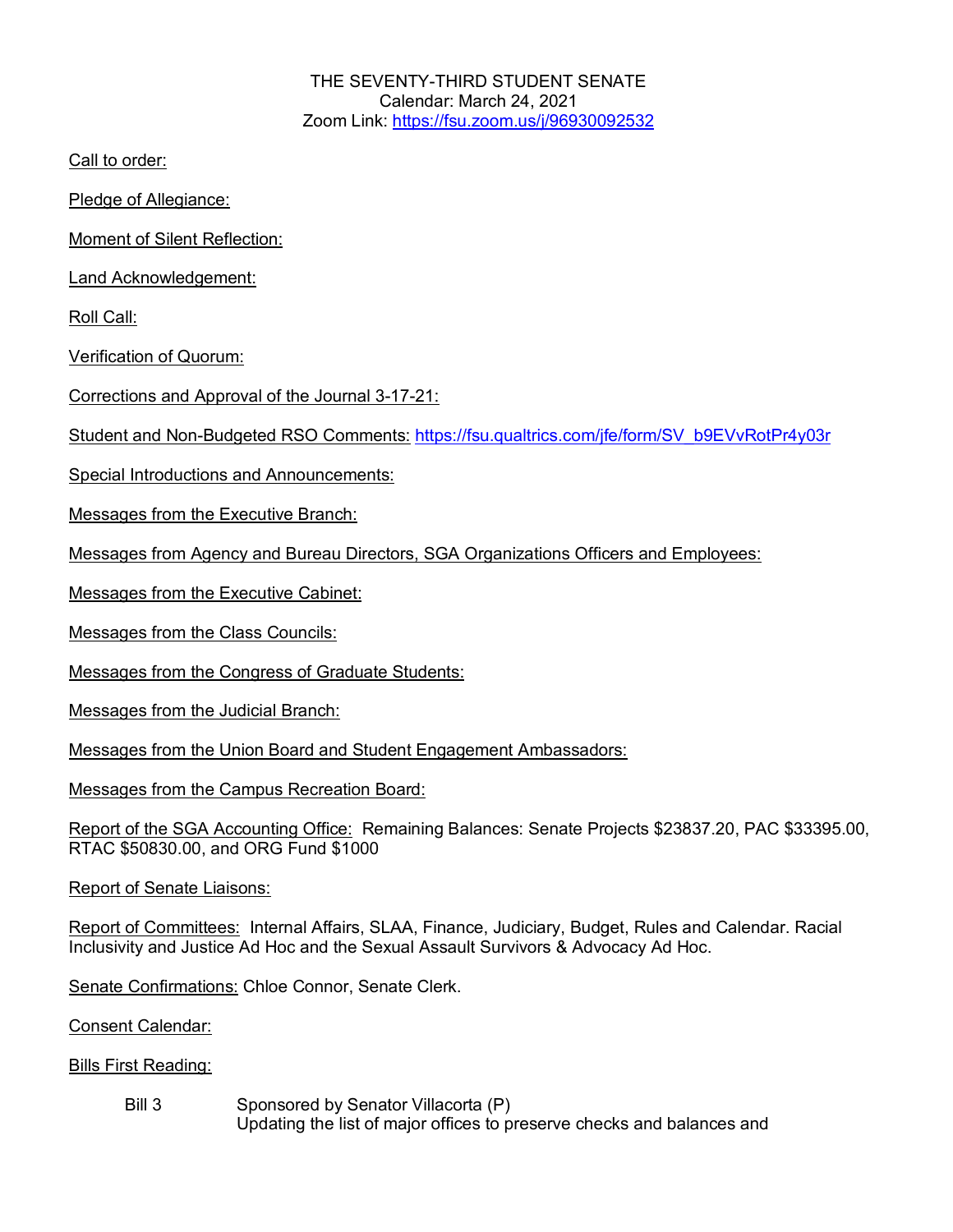|                | address conflicts of interest. REFERRED TO JUDICIARY 01.13. TABLED IN<br>JUDICIARY, 01.22., 01.26., 02.22., 03.01., 03.10., 03.22.                                                                                                                                                                                                          |
|----------------|---------------------------------------------------------------------------------------------------------------------------------------------------------------------------------------------------------------------------------------------------------------------------------------------------------------------------------------------|
| <b>Bill 21</b> | Sponsored Senator Daraldik (P), A. Gonzalez, Hunter, R. Gonzales, Ramos, Roy,<br>Preshia, Lessard, Stults, Nasworthy (Co)<br>Establishing the Arab Student Union as a SGA Agency at the 2021 Spring SGA<br>Inauguration. REFERRED TO BUDGET THEN SLAA, INTERNAL AFFAIRS,<br><b>JUDICIARY, 03.03. TABLED IN BUDGET, 03.09, 03.15, 03.22.</b> |
| <b>Bill 27</b> | Sponsored Senator Tackett (P), Arutt, Stults, Linsky (Co)<br>Transferring \$845.60 from Senate Projects to the Food for Thought Pantry to support<br>sustaining supplies through summer and initiatives to destigmatize student hunger<br>REFERRED TO BUDGET THEN SLAA, 03.17. PASSED IN BUDGET, 03.22.                                     |
| <b>Bill 28</b> | Sponsored Senator Randall (P)<br>Adding clarifying language to Statutes regarding meeting minutes.                                                                                                                                                                                                                                          |
| <b>Bill 29</b> | Sponsored Senator Randall (P)<br>Reformatting the Senate financial certification statute and expand the duties of the<br>Student Senate Pro Tempore related to financial certification of Senators.                                                                                                                                         |
| <b>Bill 30</b> | Sponsored Senator Linsky (P)<br>To streamline the promulgation of constitutional amendments passed by the Senate.                                                                                                                                                                                                                           |

## **Bills Second Reading:**

| <b>Bill 19</b> | Sponsored Senator Stinson, Linsky (P)<br>Elucidating the legislative subpoena powers vested in the Senate by the Student<br>Body Constitution, subject to limited oversight by the University General Counsel.<br>REFERRED TO SLAA THEN JUDICIARY, 03.03. PASSED IN SLAA, 03.09.<br>PASSED IN JUDICIARY, 03.10. TABLED ON THE FLOOR, 03.10.                                                         |
|----------------|-----------------------------------------------------------------------------------------------------------------------------------------------------------------------------------------------------------------------------------------------------------------------------------------------------------------------------------------------------------------------------------------------------|
| <b>Bill 23</b> | Sponsored Senator Marcus (P), Randall, Tackett, Soto, Ramos, Nasworthy, Lessard,<br>Murcia, Villacorta, Arutt, Stults (Co)<br>Allocating Senate Project Funds to Planned Parenthood Generation Action for the<br>second installation of changing tables in highly trafficked bathrooms on campus.<br>REFERRED TO SLAA THEN BUDGET, 03.10. PASSED IN SLAA, 03.16. PASSED<br><b>IN BUDGET, 03.22.</b> |
| <b>Bill 24</b> | Sponsored Senator Little, Ramos (P), Marcus (Co)<br>Officially correcting the nomenclature of the former Golden Tribe Lecture Series to the<br>Golden Torch Lecture Series in Statutes.<br>REFERRED TO JUDICIARY, 03.17. PASSED BY UNANIMOUS CONSENT, 03.22.                                                                                                                                        |
| <b>Bill 25</b> | Sponsored Senator Ramos, Marcus (P), Little (Co)<br>Correcting Student Body Statutes to reflect the correct nomenclature of FSU<br>Homecoming's signature event, Homecoming Live.<br>REFERRED TO JUDICIARY, 03.17. PASSED IN JUDICIARY, 03.22.                                                                                                                                                      |
| <b>Bill 26</b> | Sponsored Senator Linsky (P)<br>To ensure that records of official SGA meetings are kept, maintained, and publicized.<br>REFERRED TO JUDICIARY, 03.17. PASSED IN JUDICIARY, 03.22.                                                                                                                                                                                                                  |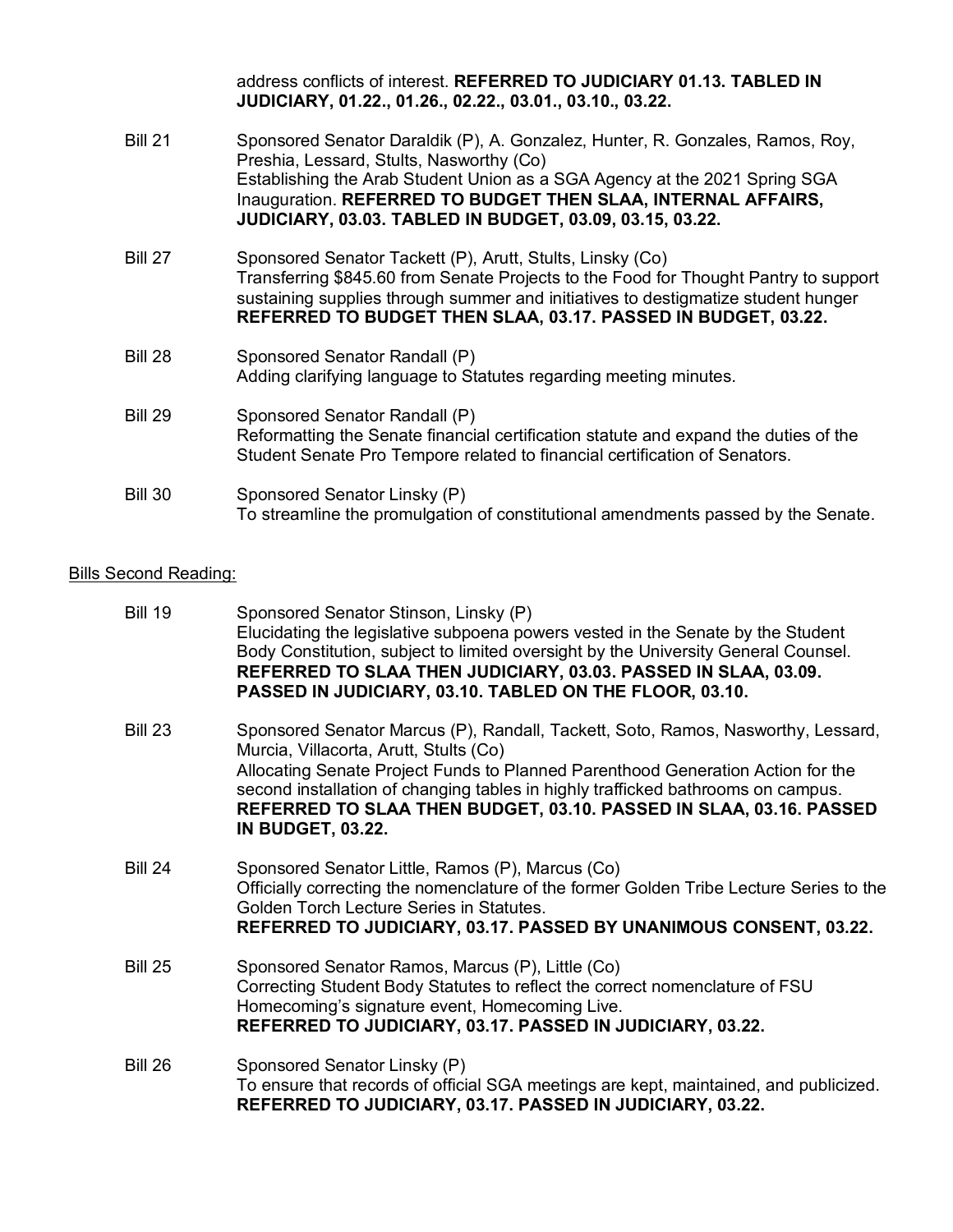## Constitutional Amendments:

## Resolutions:

| <b>Resolution 4</b>  | Sponsored Senator Villacorta (P)<br>Amending Senate structure and composition about who should run the meeting<br>during the transition of senate and vacancies. REFERRED TO RULES &<br>CALENDAR 01.13. TABLED IN RULES & CALENDAR 01.20., 01.27., 02.01.,<br>02.03., 02.10., 02.17., 02.23, 03.09, 03.10.                                                                                                                                                                               |
|----------------------|------------------------------------------------------------------------------------------------------------------------------------------------------------------------------------------------------------------------------------------------------------------------------------------------------------------------------------------------------------------------------------------------------------------------------------------------------------------------------------------|
| <b>Resolution 17</b> | Sponsored by Senator Daraldik (P)<br>The 73 <sup>rd</sup> Senate to implore the SGA Executive Branch, FSU Administration, and other<br>FSU entities to rescind support of the IHRA Definition of Antisemitism and further<br>support the Palestinian community in free-speech. REFERRED TO SLAA, 02.10.<br>TABLED IN SLAA, 02.16., 02.23., 03.09., 03.16.                                                                                                                                |
| <b>Resolution 18</b> | Sponsored by Senator Daraldik (P)<br>Calling on the FSU Administration and Board of Trustees to review and withdraw<br>investments from corporations deemed unethical by the FSU student community.<br>REFERRED TO SLAA, 02.10. TABLED IN SLAA, 02.16., 02.23., 03.09., 03.16.                                                                                                                                                                                                           |
| Resolution 29        | Sponsored Senator Daraldik, Flashman (P), Marcus, Villacorta (Co)<br>Imploring the 73 <sup>rd</sup> Senate to adopt the APPG definition of Islamophobia and its<br>contemporary examples and condemning Ryan Fournier and CJ Pearson for their<br>public attacks on student Senators.<br>REFERRED TO SLAA, THEN RULES AND CALENDAR, 03.10. PASSED IN SLAA,<br>03.16. TABLED IN RULES AND CALENDAR, 03.17.                                                                                |
| Resolution 30        | Sponsored Senator Gonzalez, Stinson (P), Bateman, Bergen, Daraldik, England,<br>Flashman, Gabadage, Ganzales, Grunberger, J. Hitchcock, Hunter, Lessard, Linsky,<br>Little, Marcus, Melian, Mougey, Murcia, Murray, Nemeth, Preshia, Sam, Soto, Stults,<br>Villacorta, Wang (Co)<br>The 73 <sup>rd</sup> Senate nominates Dr. Brandon Bowden for the FSU Student Senate Award<br>for Excellence for his distinguished service to the FSU community and SG&A.<br>REFERRED TO SLAA, 03.17. |
| <b>Resolution 31</b> | Sponsored Senator Lessard (P), Marcus, Soto (Co)<br>Adding an administrative leave of absence to Rule 13 as an option for suspended<br>Senators<br>REFERRED TO RULES & CALENDAR, 03.17.                                                                                                                                                                                                                                                                                                  |

Resolution 32 Sponsored Senator Randall (P) Amending Rule Thirteen and Fourteen to clarify expectations regarding financial certifications and suspension.

Unfinished Business:

**Statements of Dissent:** 

New Business:

Closing Announcements: